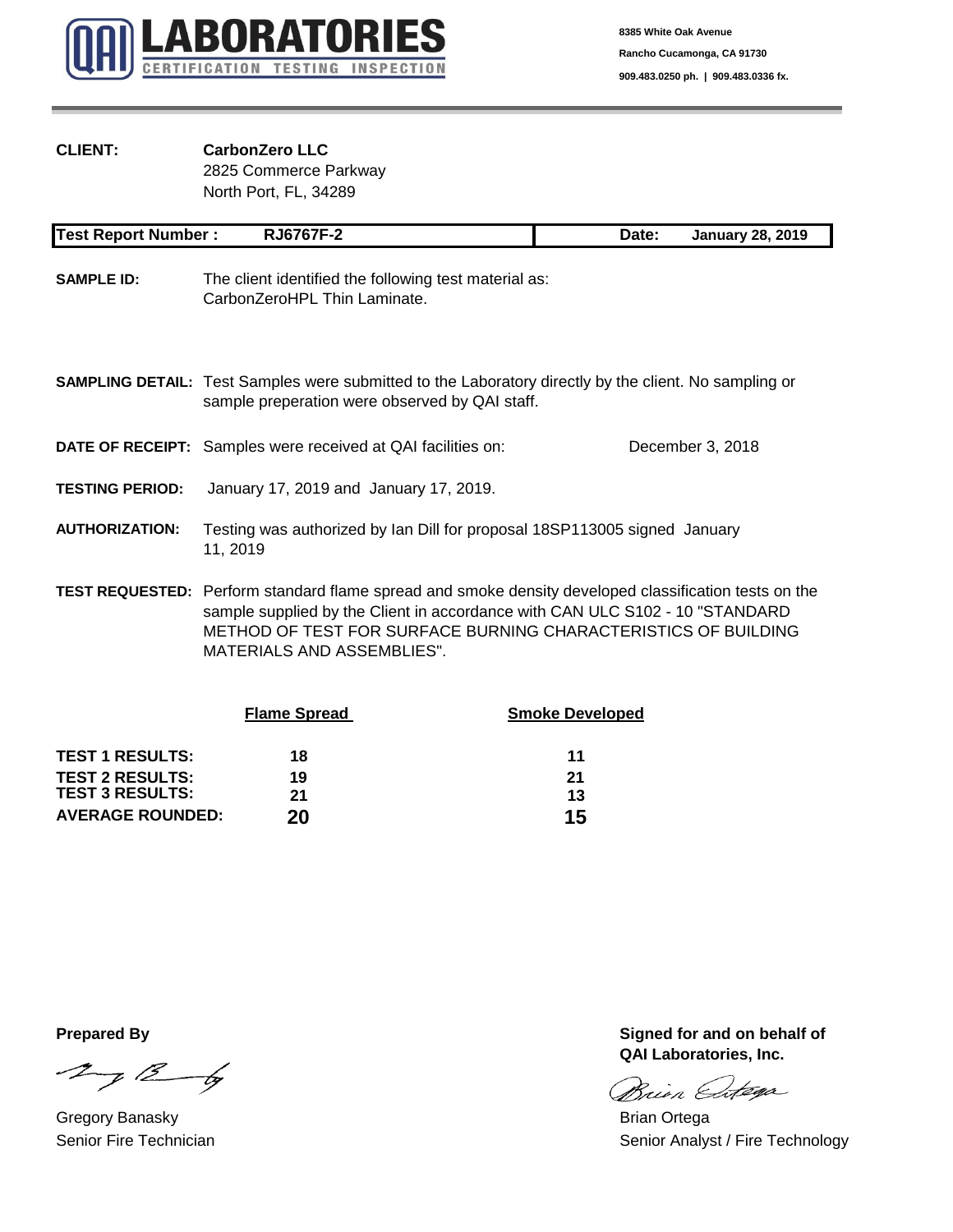

# **PREPARATION AND CONDITIONING**:

The sample Material was delivered to QAI in pieces 24" wide by 96" long specimens. Three of these pieces were used for the test. The specimen was placed in the conditioning room (maintained at  $73.4 \pm 5^{\circ}$  F and a relative humidity of 50  $\pm$  5%) for a minimum of 72 hours prior to testing.

### **MOUNTING METHOD**:

**CAN ULC S102 TEST RESULTS:** The sample was supported during testing by 2" hexagonal mesh poultry netting running the length of the test chamber and 1/4" round metal rods placed at two foot intervals across the width of the test chamber. Prior to testing the samples were covered with 1/4" cement board as required in the test method.

**CLIENT: CarbonZero LLC TEST DATE:** 1/17/2019 **TEST #1 OF 3: SAMPLE ID: SAMPLE IGNITION:** 35 seconds **MAX FLAME FRONT**: **3.7** Feet **TIME TO MAXIMUM SPREAD**: **01:07** Minutes / Seconds **TEST DURATION**: 10 minutes **SUMMARY:** FLAME SPREAD: **<sup>18</sup>** SMOKE DEVELOPED: **<sup>11</sup> OBSERVATIONS:** CarbonZeroHPL Thin Laminate.

Charring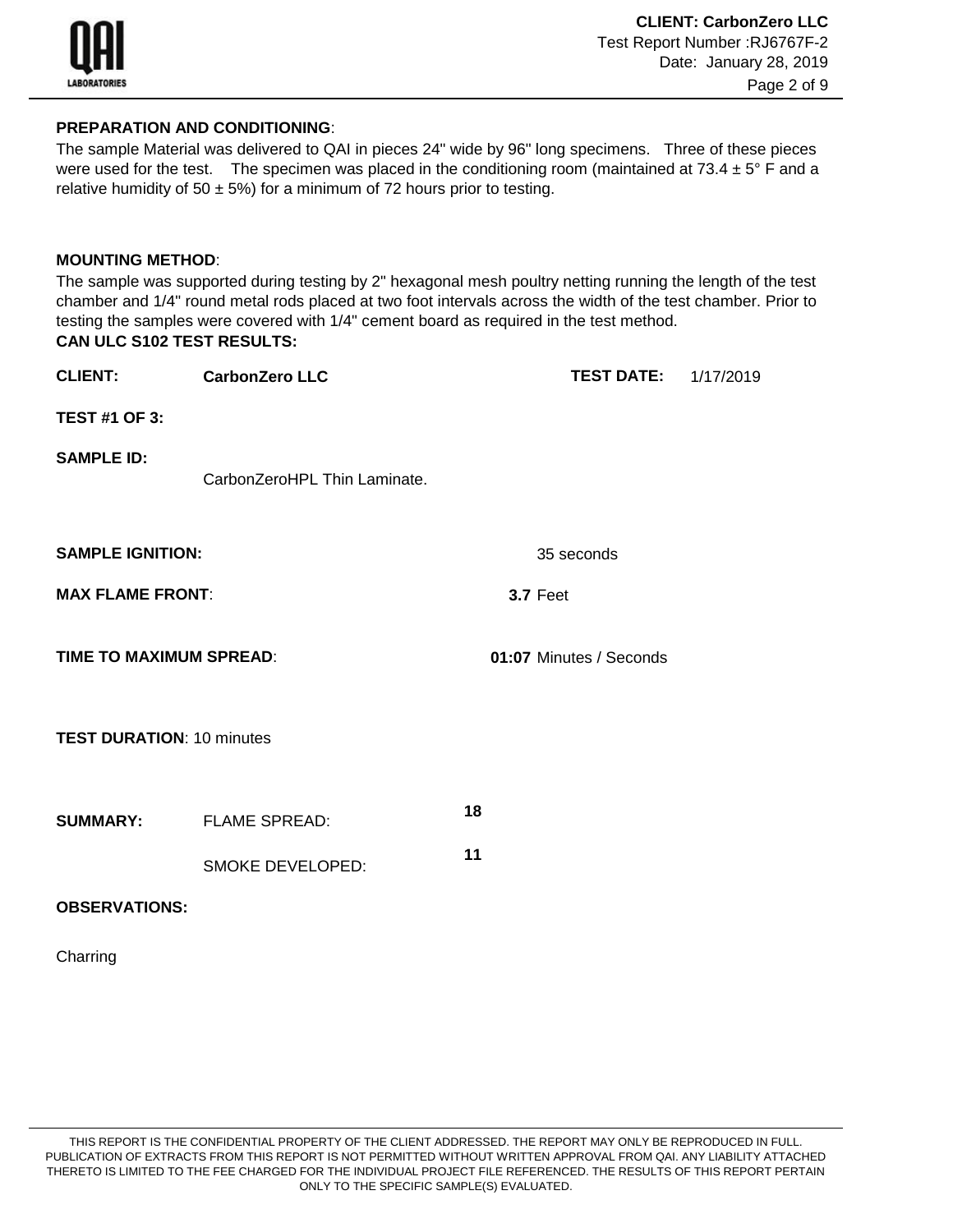

### **PREPARATION AND CONDITIONING**:

The sample Material was delivered to QAI in pieces 24" wide by 96" long specimens. Three of these pieces were used for the test. The specimen was placed in the conditioning room (maintained at  $73.4 \pm 5^{\circ}$  F and a relative humidity of 50  $\pm$  5%) for a minimum of 72 hours prior to testing

# **CAN ULC S102 TEST RESULTS:**

### **MOUNTING METHOD**:

The sample was supported during testing by 2" hexagonal mesh poultry netting running the length of the test chamber and 1/4" round metal rods placed at two foot intervals across the width of the test chamber. Prior to

| <b>CarbonZero LLC</b>                    |          | <b>TEST DATE:</b> 1/17/2019 |  |  |  |
|------------------------------------------|----------|-----------------------------|--|--|--|
|                                          |          |                             |  |  |  |
| CarbonZeroHPL Thin Laminate.             |          |                             |  |  |  |
| <b>SAMPLE IGNITION:</b>                  |          | 36 seconds                  |  |  |  |
| <b>MAX FLAME FRONT:</b>                  |          | <b>4.0 Feet</b>             |  |  |  |
| TIME TO MAXIMUM SPREAD:                  |          | 01:12 Minutes / Seconds     |  |  |  |
| <b>TEST DURATION: 10 minutes</b>         |          |                             |  |  |  |
| <b>FLAME SPREAD:</b><br>SMOKE DEVELOPED: | 19<br>21 |                             |  |  |  |
|                                          |          |                             |  |  |  |

# **OBSERVATIONS:**

**Charring**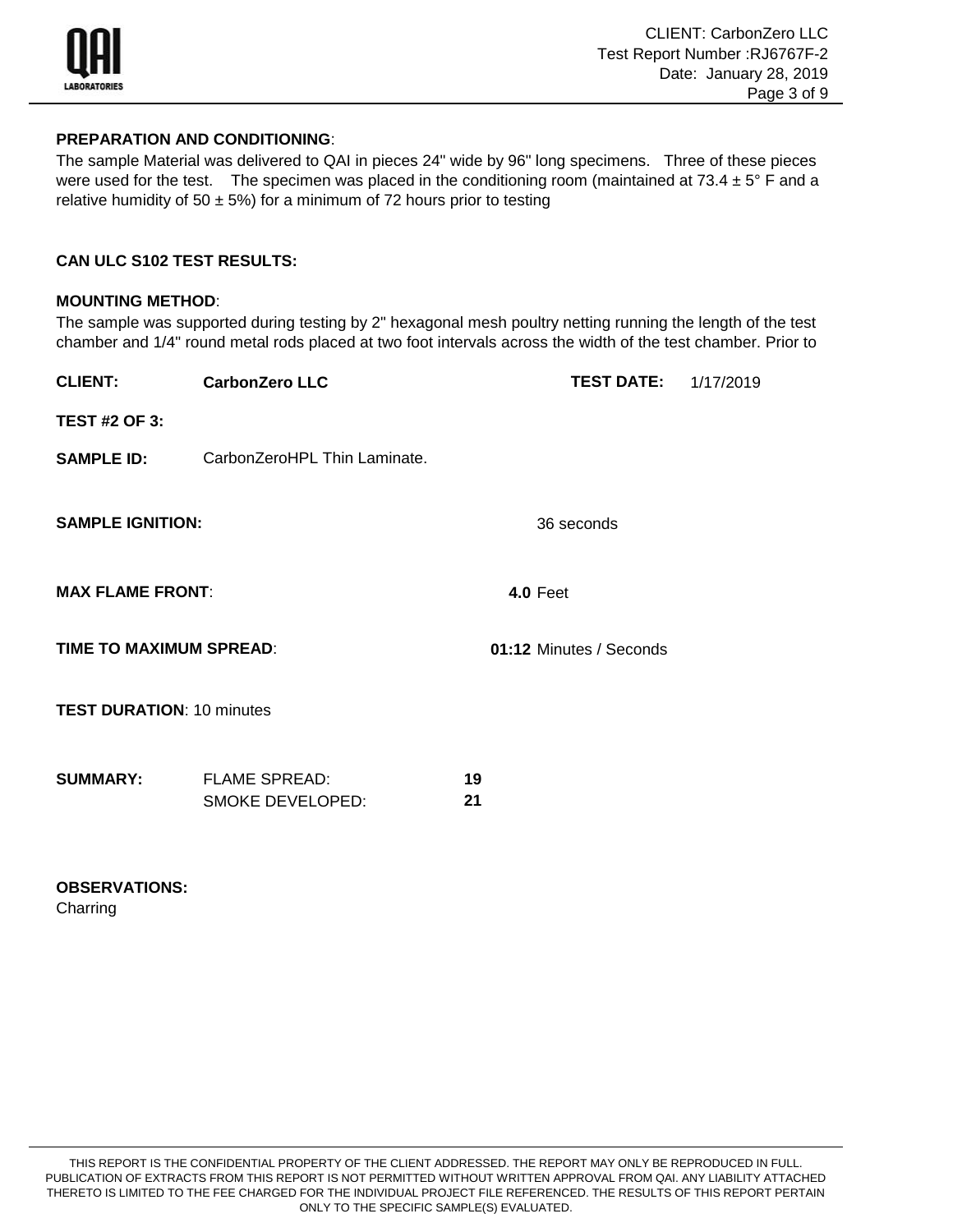

### **PREPARATION AND CONDITIONING**:

The sample Material was delivered to QAI in pieces 24" wide by 96" long specimens. Three of these pieces were used for the test. The specimen was placed in the conditioning room (maintained at  $73.4 \pm 5^{\circ}$  F and a relative humidity of 50  $\pm$  5%) for a minimum of 72 hours prior to testing

## **CAN ULC S102 TEST RESULTS:**

#### **MOUNTING METHOD**:

The sample was supported during testing by 2" hexagonal mesh poultry netting running the length of the test chamber and 1/4" round metal rods placed at two foot intervals across the width of the test chamber. Prior to

| <b>CLIENT:</b>                    | <b>CarbonZero LLC</b>        |    | <b>TEST DATE:</b>      | 1/17/2019 |
|-----------------------------------|------------------------------|----|------------------------|-----------|
| <b>TEST #3 OF 3:</b>              |                              |    |                        |           |
| <b>SAMPLE ID:</b>                 | CarbonZeroHPL Thin Laminate. |    |                        |           |
|                                   |                              |    |                        |           |
|                                   |                              |    |                        |           |
| <b>SAMPLE IGNITION:</b>           |                              |    | 38 seconds             |           |
| <b>MAX FLAME FRONT:</b>           |                              |    | <b>3.9 Feet</b>        |           |
|                                   |                              |    |                        |           |
| <b>TIME TO MAXIMUM SPREAD:</b>    |                              |    | 1 minutes, 170 seconds |           |
| <b>TEST DURATION: 10 minutes.</b> |                              |    |                        |           |
|                                   |                              |    |                        |           |
| <b>SUMMARY:</b>                   | <b>FLAME SPREAD:</b>         | 21 |                        |           |
|                                   | <b>SMOKE DEVELOPED:</b>      | 13 |                        |           |
| <b>OBSERVATIONS:</b><br>Charring  |                              |    |                        |           |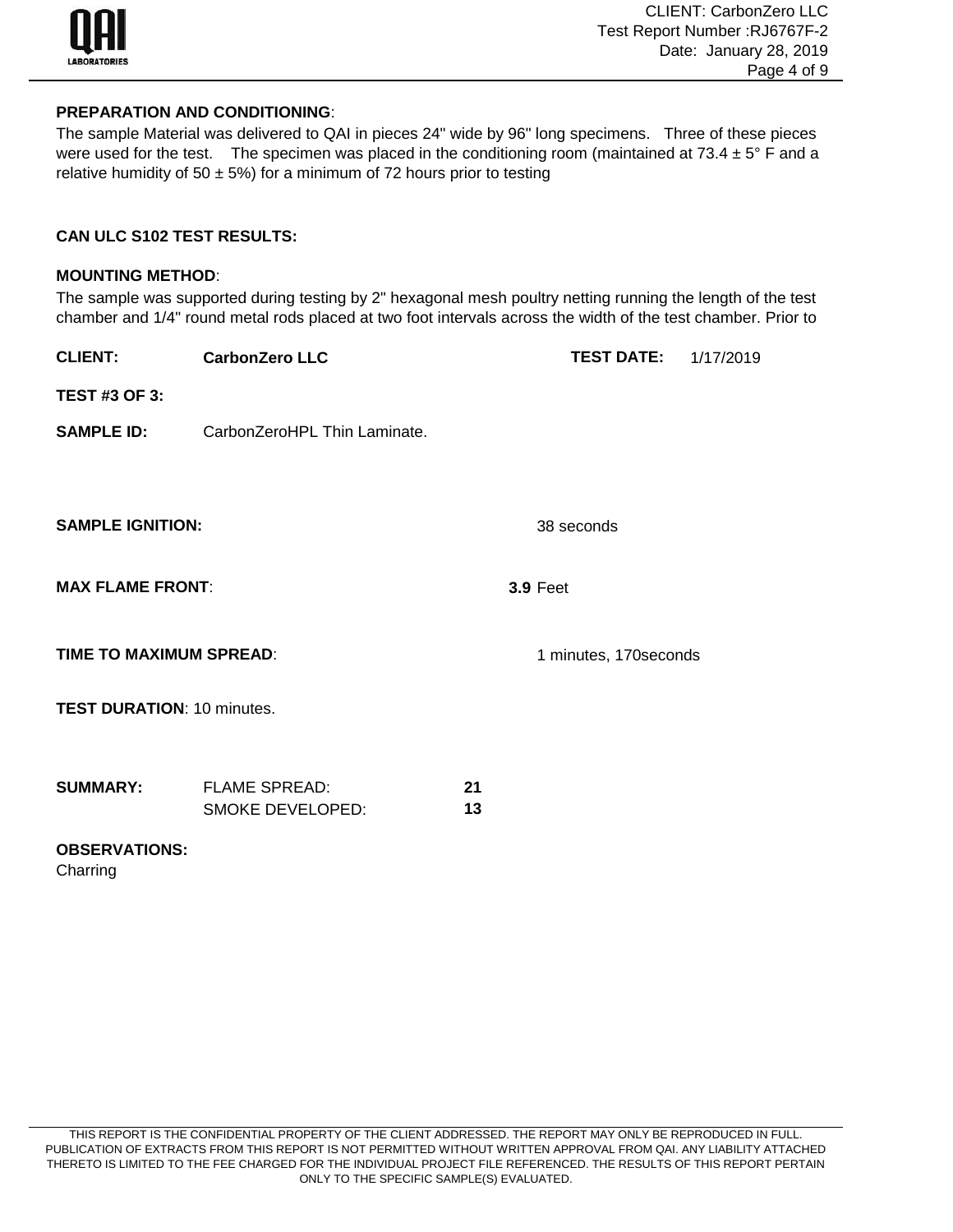

### **TEST #1 OF 3 GRAPHS:**

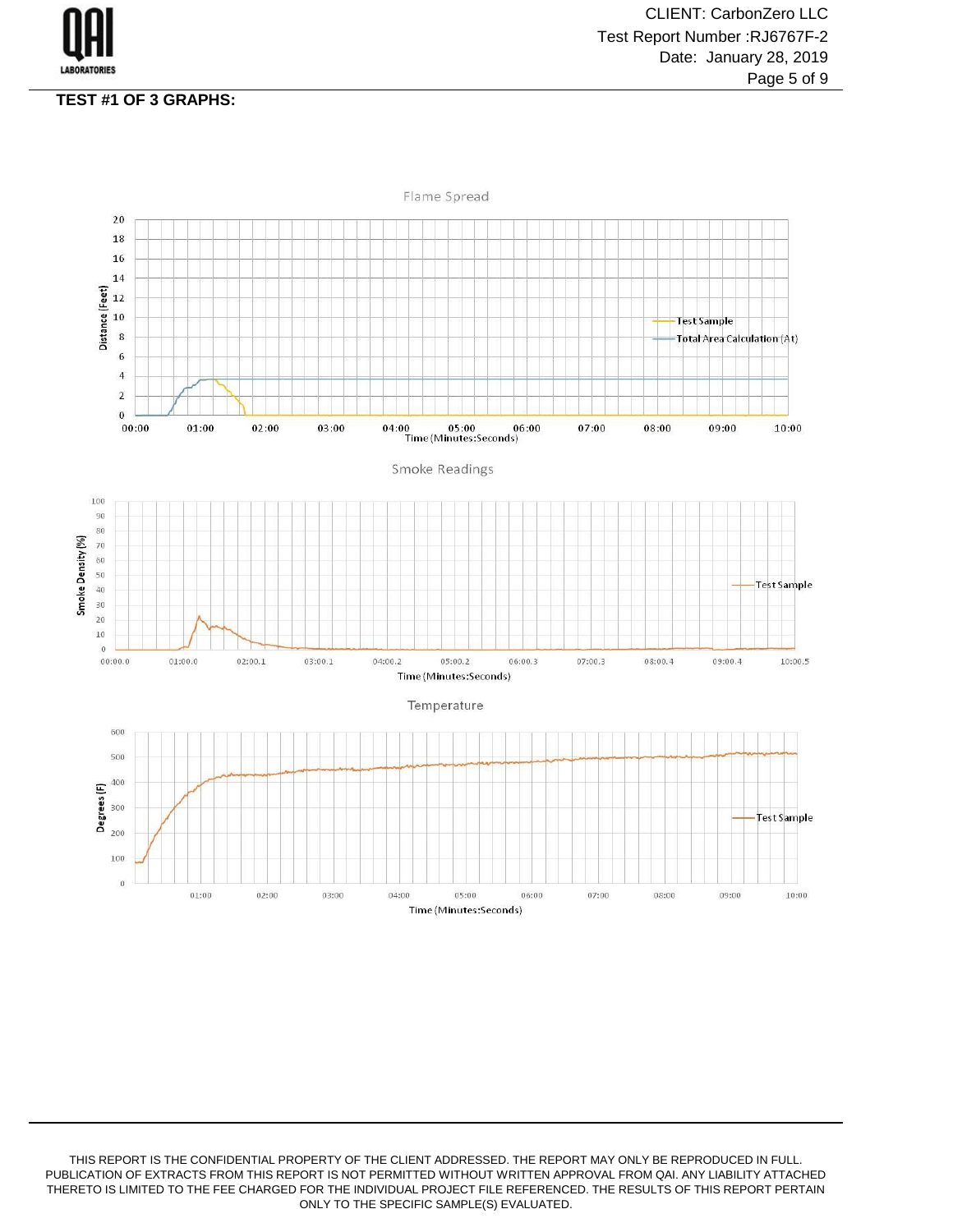

# **TEST #2 OF 3 GRAPHS:**

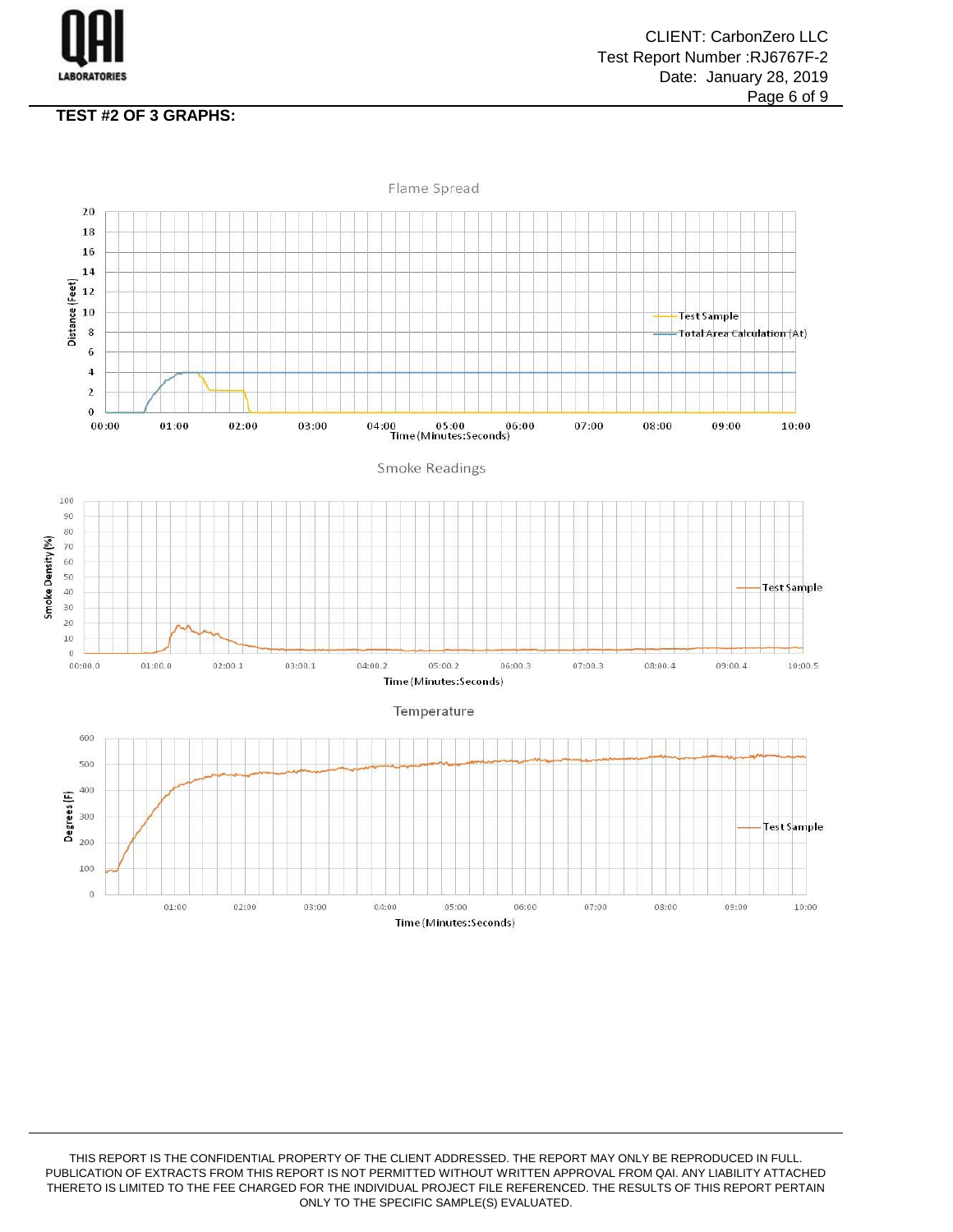

#### **TEST #3 OF 3 GRAPHS:**

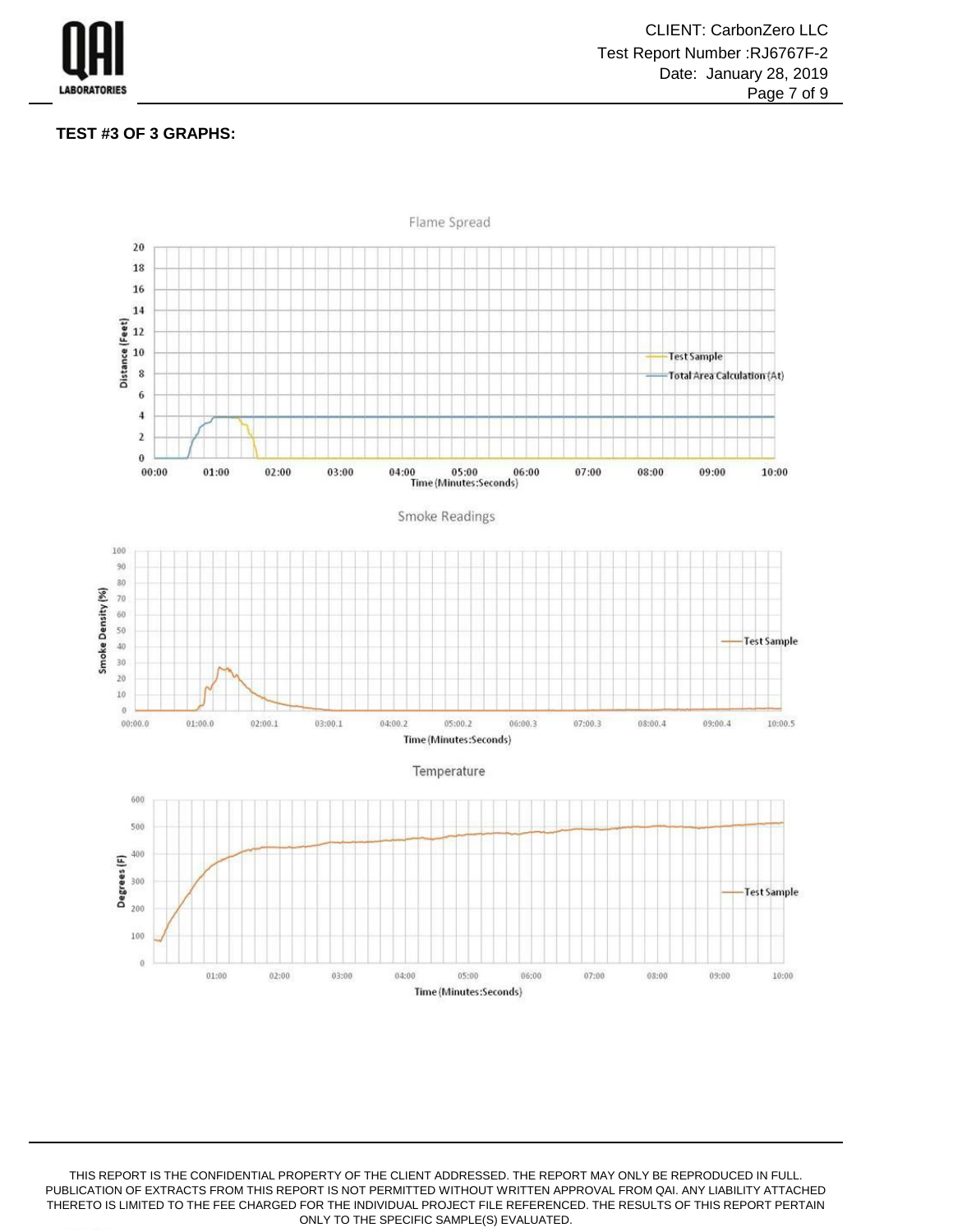

### **APPENDIX**



**Diagram 1.** Test Chamber side view showing critical dimensions.



**Diagram 2.** Test Chamber looking down chamber showing critical dimensions.